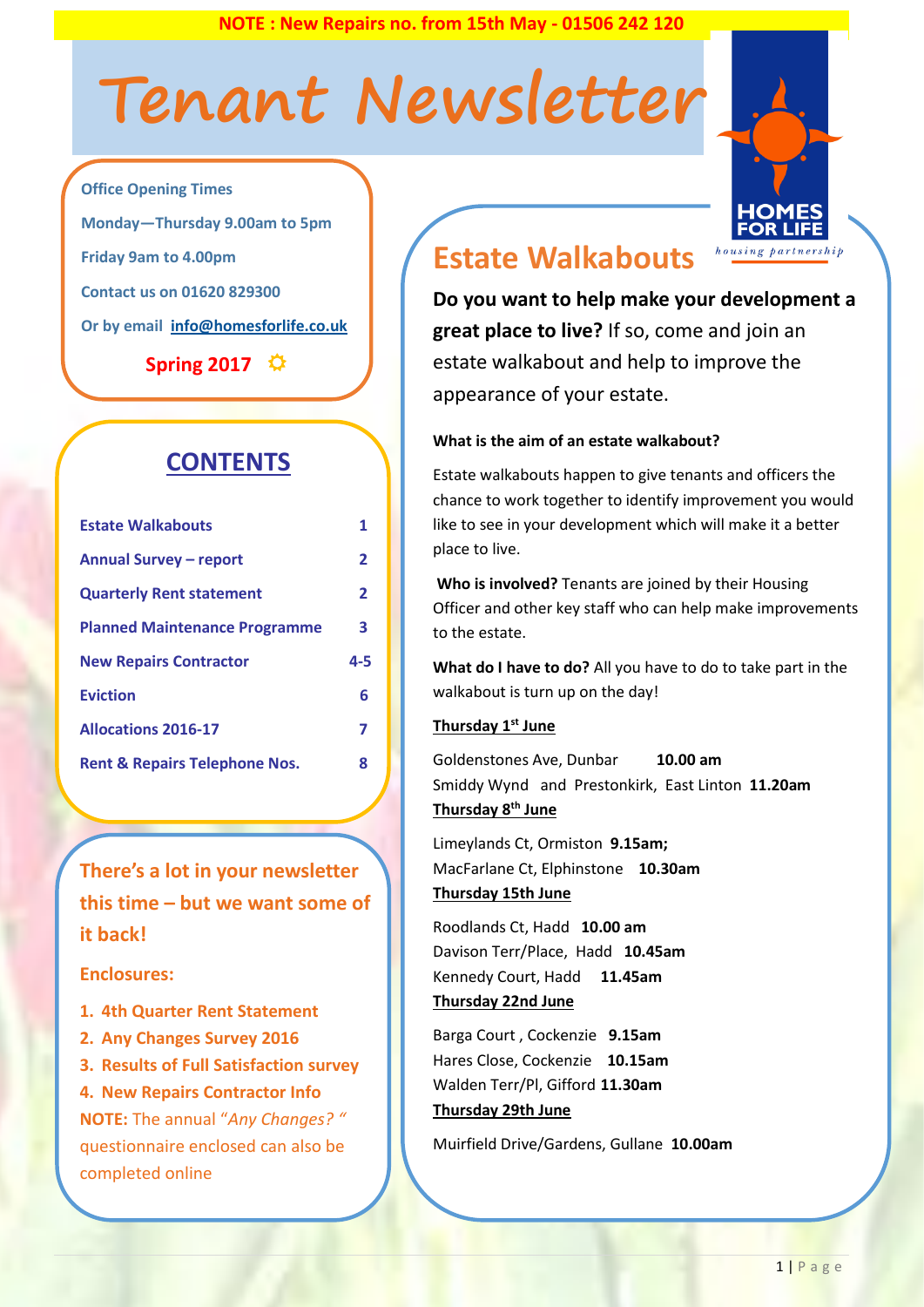# **Report to Tenants on the Annual Satisfaction Survey**

Enclosed is the full report on the results of our annual satisfaction survey.

Actions to take forward

- Look at development of alternative survey methods
- Look at use of social media to increase tenant engagement
- Ensure greater flexibility for repairs appointments and that contractor keeps tenant informed
- Shower installs and other planned maintenance

### **Any Changes Survey**

Enclosed is the annual Any Changes Survey. It is vitally important we have up to date contact numbers and information on who is living in your property.

It'll only take a minute to complete and pop in to the pre-paid envelope. If you'd rather complete the very brief survey over the phone – please call Hilary on 01620 829300

#### **Rent Statement**

Enclosed is your **4 th Quarter** rent statement January to end of March 2017. Your rent is charged one month in advance and your tenancy agreement states this should be paid **on or before the 1st of each month**. Your statement should show your account having a zero balance unless you are in **arrears.** Housing Benefit recipients may have arrears of up to 5 days due to the timing it has been paid up to.

Tenants in receipt of Universal Credit are responsible for paying their rent directly to Homes for Life. We have already had to carry out an eviction of one household who chose not to use the housing element of their Universal Credit to pay their rent, and we are at court with 2 other households. If you have any issues with managing your UC payment contact James – we're here to help!

If you have any problems understanding your statement please don't hesitate to contact Hilary, James, Jennifer or Caroline who will be happy to talk it through with you.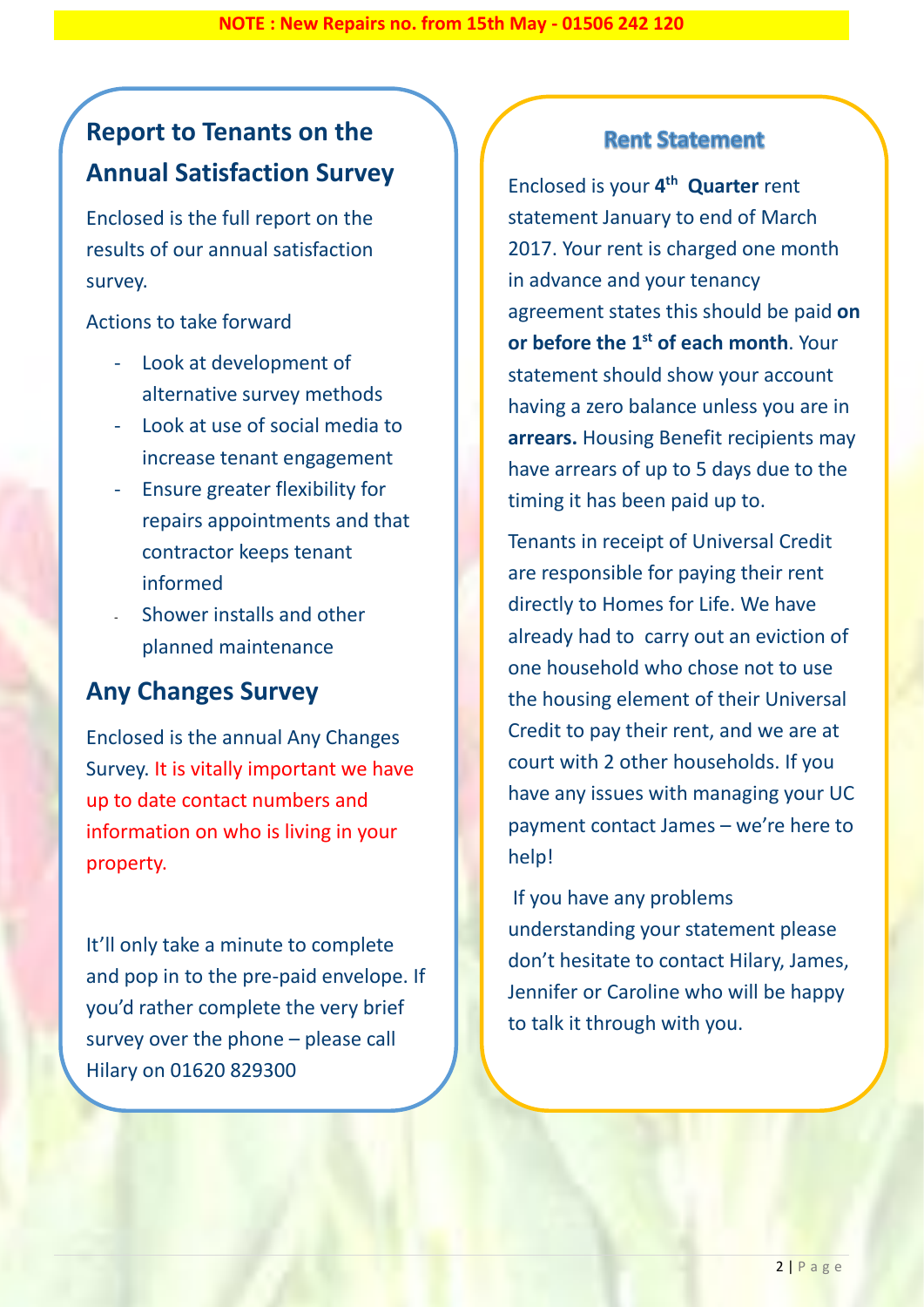# **Planned Maintenance 2017-2018**

#### **During 2016/17, works we completed included**:

- **Kitchen Unit replacements** including upgrading of smoke alarm systems to include Heat Detectors in kitchens- Kennedy Court and Davidson Terrace/ Place
- **Gas Boiler replacements** Davidson Terrace/ Place
- **Periodic Electrical Safety Testing** and remedials *(including upgrading of smoke alarm systems to include Heat Detectors in kitchens)*- all older ex ELC homes and Barga Court, Cockenzie

Regrettably, due to capacity issues R3 were unable to complete planned first shower installs for Roodlands Court, Haddington and St Andrew Street, North Berwick. These have now been included in the next year's programme. We have also carried forward provisions for remedial works to render where it meets external stairs at Roodlands Court, Haddington; Muirfield Drive/ Gardens; and Limeylands Court, Ormiston.

#### **During 2017/18, works we plan to complete include**:

- **Kitchen Unit replacements-** Goldenstones Avenue, Dunbar; Limeylands Court, Ormiston; Prestonkirk/ Smiddy Wynd , East Linton; MacFarlance Court, Elphinstone
- **Gas Boiler replacements-** Goldenstones Avenue, Dunbar; Limeylands Court, Ormiston; Prestonkirk/ Smiddy Wynd , East Linton
- **Shower Installs** *(only where none already fitted)* Roodlands Court and Davidson Terrace/ Place, Haddington; St Andrew Street, North Berwick; Muirfield Drive/Gardens Longstone Avenue, East Linton *(replacement of ensuite cubicles where not already replaced and first installs for main bathrooms)*
- **External Painterwork** *(and Internal Painterwork to common closes where required)*- older ex ELC homes; Longstone Ave, East Linton; Hare's Close and Barga Court, Cockenzie; Bankfoot, Prestonpans; Kennedy Court and Davidson Terrace/ Place, Haddington
- **Periodic Electrical Safety Testing** and remedials *(including upgrading of smoke alarm systems to include Heat Detectors in kitchens)*- Longstone Ave, East Linton; Hare's Close, Cockenzie; Bankfoot , Prestonpans, Kennedy Court and Davidson/ Terrace Place, Haddington
- **External Stairs- render remedial works-** Roodlands Court, Haddington; Muirfield Drive/ Gardens; and Limeylands Court, Ormiston

**We are currently negotiating 2017/18 works with new repairs contractor Novus. Tenants whose homes are included above will be contacted with further detail when this is available.**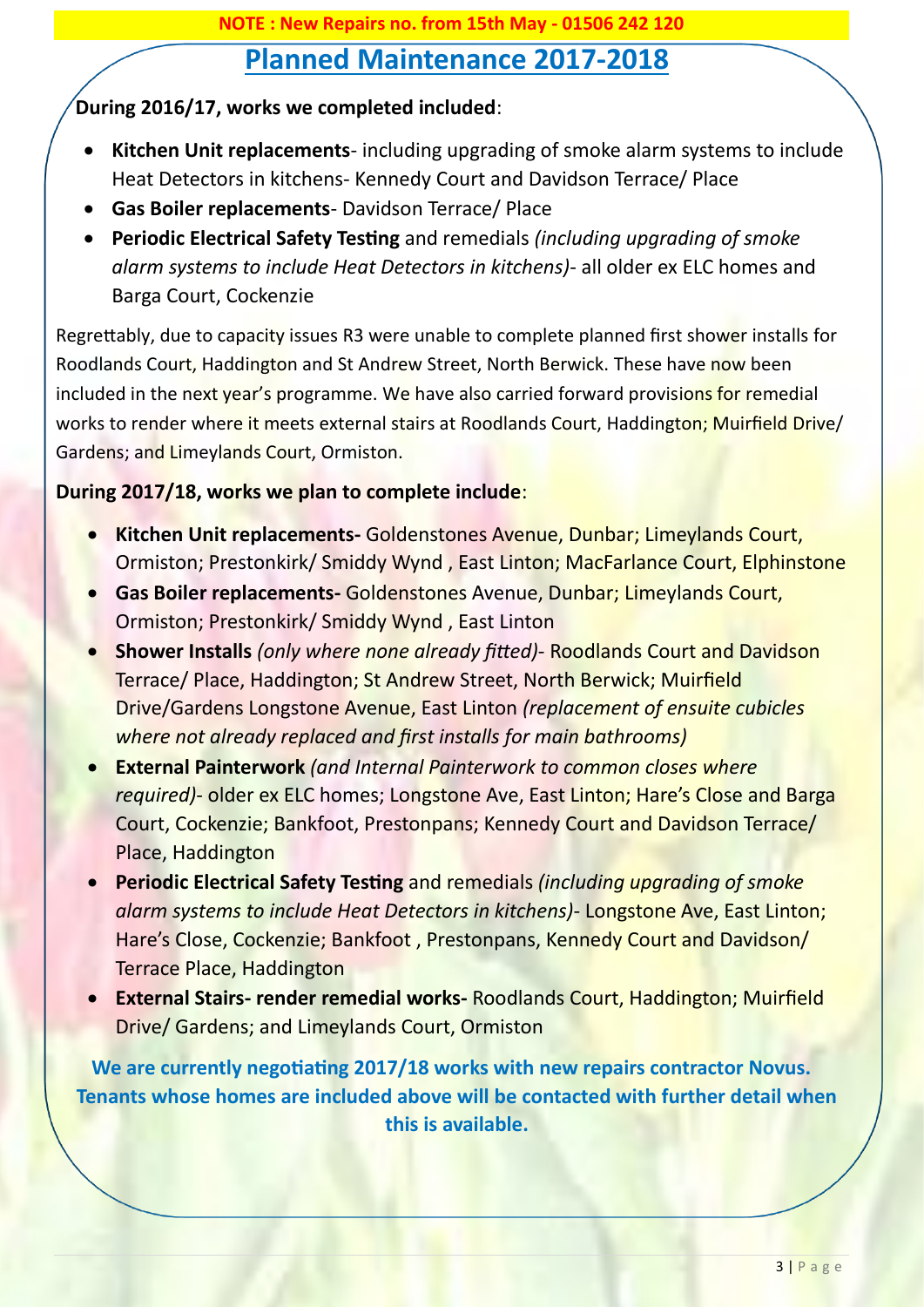# **Repairs Re-procurement**

Our longterm contract with R3 has come to an end. We are keen to secure improvements to maintenance services for our tenants. Ultimately, we plan to go out to tender but have meantime negotiated the appointment of **NOVUS Solutions** to provide a full repairs and voids service. This interim arrangement, for the next 12 to 18 months, will allow us to trial a different type of service before committing to longer term procurement.



Locally NOVUS already provide a quality service for Melville Housing HA's homes throughout Midlothian, as well as for Manor Estates, Microhouse and Home in the Edinburgh area. They come highly recommended by service users.

We will be in touch with more information about the re-procurement and asking for your input to shape the service you want receive that also provides best value for money.

NOVUS's management and customer service teams are based at their office Bathgate, West Lothian, supporting a network of mobile operatives locally and throughout their wide areas of operation. All NOVUS operatives wear company uniforms, have photo ID and their vans are readily identifiable in distinctive company livery.

#### **Repairs**

From Monday 15<sup>th</sup> May 2017, all calls for repairs (except gas or air source central heating and pest control) should be made direct to **01506 242 120** . This is the only number you will need as it includes any out of hours emergencies.

#### **Priority Timescales**

Priority time scales will remain as 4 hours for Emergencies and 10 working days for Routine repairs, but Urgent repairs will be treated under the Right to Repair legislation. Depending on the type of repair this will either be 1 day, 3 days or 7 days. We'll be sending you further information on this at a later date.

NOVUS say: "*We respond at times that suit our customers – anyone telephoning in a repair will be offered a 2 hour appointment slot. We aim to Repair first time. It's not always possible, but with our carefully planned parts and stock holding systems and materials supply agreements we keep second visits to a minimum*."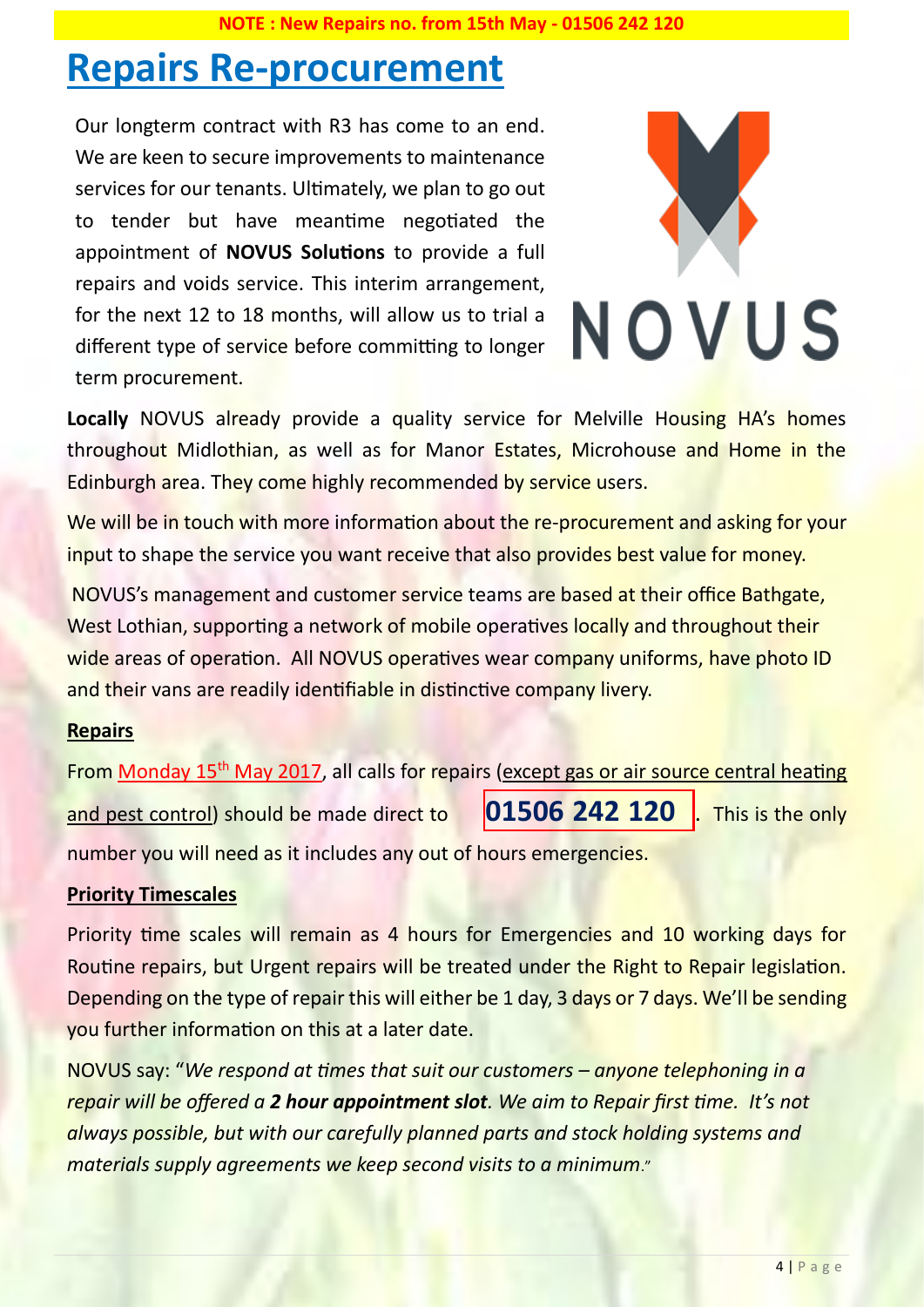#### **Handover**

Our current contractor R3 has agreed to extend their current service through to 14<sup>th</sup> May 2017. Where R3 cannot complete any reported repairs prior to handover, they will advise you and these will be passed to Novus for completion.. **You should continue to report your Urgent and Emergency repairs to R3 until 14th May 2017**

#### **A reminder of the Repairs that you are Responsible for:**

- ❖ Broken glass unless caused by vandalism which has been reported to the police
- ❖ Replacement lost keys
- ❖ If your divisional fence needs some repair work this will usually be your responsibility.
- ❖ Interior decoration (wall paper, paint, carpets)
- ❖ Small fixtures and fittings (Light bulbs, fuses, door stoppers, coat hooks, plugs and chains,
- ❖ Spy-holes, door bells unless fitted by Homes for Life, etc)
- **❖** TV aerials (unless communal)
- ❖ Smoke alarm battery
- ❖ Lock changes due to lost or broken keys
- ❖ Window blinds and curtain rails
- ❖ Blocked waste traps choked sinks, baths and basins (through neglect)
- ❖ Additional security, including lighting to front and rear doors
- ❖ Any wilful or accidental damage to property or fittings
- ❖ Uplift of laminate floors or floor coverings for access as required by our contractors.
- ❖ After 1st replacement in tenancy tenant responsible for W.C seat
- ❖ Adjusting doors to accommodate floor finishes
- ❖ Showers unless fitted by Homes for Life
- ❖ Skirting boards
- ❖ External items such as sheds, carports that have been put up by tenants.
- ❖ Clothes poles, ropes on rotary drier unless it is in a communal garden.
- ❖ Any damage to the property through neglect, accidental damage or wilful vandalism
- ❖ Condensation damage caused through lack of ventilation or use of heating.

## *Novus will only attend to these repairs once you confirm acceptance that you will be charged for cost of carrying the repair. We recommend you clarify and agree the costs beforehand*

#### **Further Information**

We will be sending out further detailed information to you, along with reminders on which repairs qualify under the Right to Repair.

We look forward to working with **Novus** to bring you an improved service and hope you will be pleased with the outcome!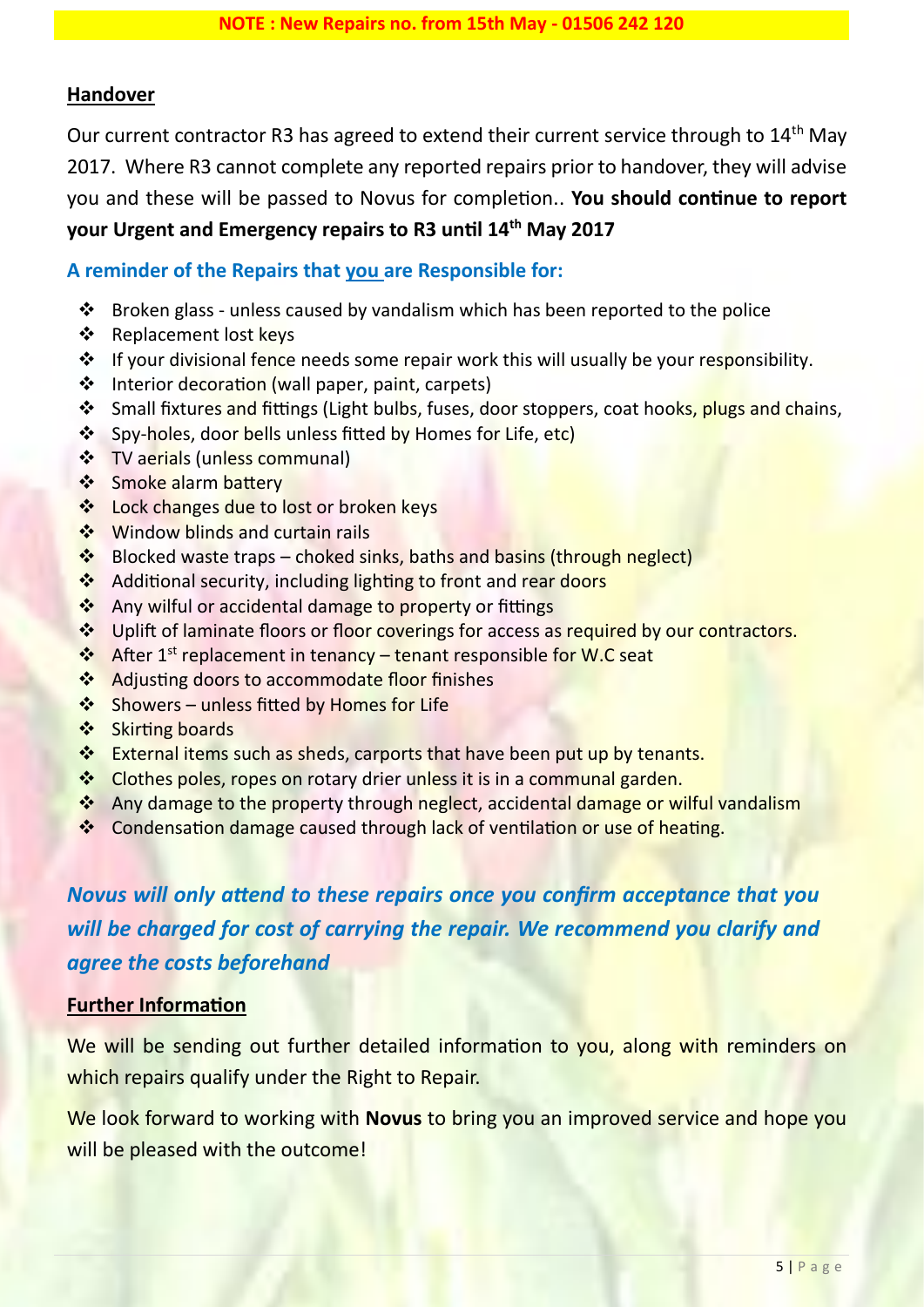#### **NOTE : New Repairs no. from 15th May - 01506 242 120**

**We were in the unpleasant position of having to carry out an eviction recently and were very unhappy to find that the tenant had been growing cannabis plants in the attic space.** The police removed approximately £2,000 worth of the illegal plant along with all the growing equipment. Cannabis is a Class B Drug under the **Misuse of Drugs Act 1971 ,**  it is unlawful to cultivate any part of a cannabis plant and can carry up to a 7½ year custodial sentence.

All tenants are advised at the time they are allocated their tenancy that the attic space is **not load** bearing and should not be used for storing *anything* other than possibly a light cardboard box of Christmas decorations.



**Due to the intense lighting, excessive wiring and amount of flammable material, cannabis cultivation is a serious fire hazard. When it is in a loft space it means that when a fire takes hold, it spreads rapidly and the fire may only become apparent when it is well developed. There are also serious flood and condensation risks from the irrigation equipment.**

Police urge you to ask the following questions if you think a nearby property is being used to grow cannabis:

- Are the windows of the property permanently covered from the inside?
- Do people visit the property at unusual times of the day or night?
- Does no-one appear to be living at the property?
- Is there a vent protruding through the roof or a rear window?
- Is there a pungent smell coming from the premises?
- Is there a lot of noise coming from the equipment, such as cooling fans?
- Have a large number of pots and lights been moved into the premises at the same time?
- Do shared walls appear wet to the touch?
- Are powerful lights being left on overnight?



If you suspect that a property is being used to grow cannabis, please contact the Police by dialling 101. If you don't want to speak directly to the police, contact Crimestoppers anonymously on 0800 555 111 or at www.crimestoppers-uk.org. Crimestoppers is an independent charity, and not part of the police



**We thought we'd take this opportunity to remind you that we have a right of access to inspect your property, and we propose to carry out inspections of roof spaces over the next few months**.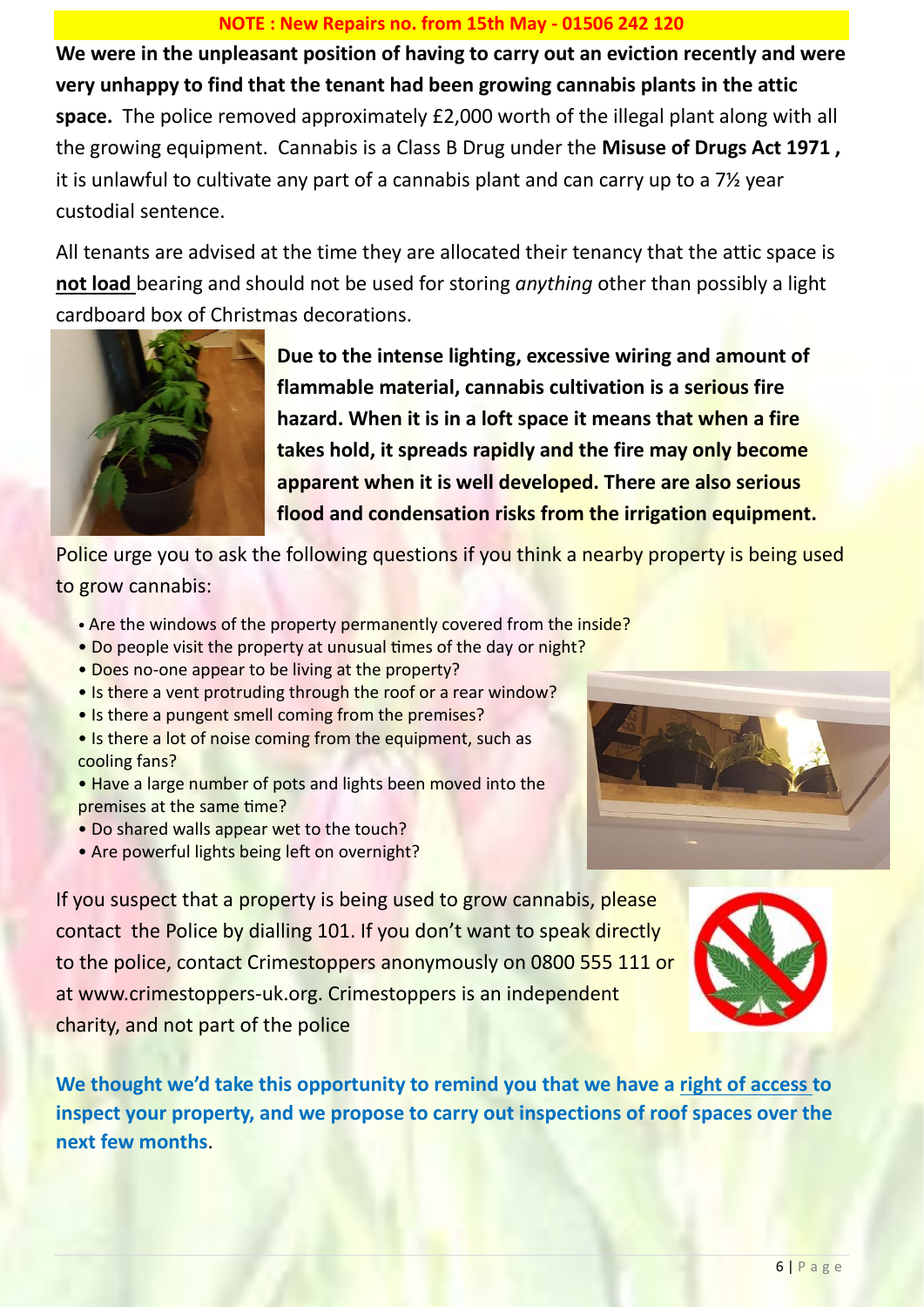# **Allocations 2016-2017**

We advertised **11** vacancies through homehunt, of these 6 were advertised for priority homeless pass holders. We arranged **4 internal transfers** and **9 mutual exchanges.**

| <b>Area</b>        | Nos. of<br>vacancies | 1 bed flat     | 2 bed flat     | 3 bed<br><b>House</b> | <b>Average nos. of</b><br>applicants per property |
|--------------------|----------------------|----------------|----------------|-----------------------|---------------------------------------------------|
| <b>Totals</b>      | 11                   | 7              | 3              | $\mathbf{1}$          | 84                                                |
| Cockenzie          | $\overline{2}$       | $\mathbf{1}$   | $\mathbf{1}$   | $\theta$              | 124                                               |
| Gullane            | $\overline{2}$       | $\mathbf 0$    | $\overline{2}$ | $\overline{0}$        | 197                                               |
| Gifford            | $\overline{2}$       | $\overline{2}$ | $\overline{0}$ | $\overline{0}$        | 85                                                |
| Elphinstone        | $\overline{2}$       | $\mathbf{1}$   | $\mathbf 0$    | $\mathbf{1}$          | 104                                               |
| Ormiston           | $\overline{2}$       | $\overline{2}$ | $\mathbf 0$    | $\mathbf 0$           | 67                                                |
| <b>East Linton</b> | $\mathbf{1}$         | 1              | $\mathbf 0$    | $\overline{0}$        | 50                                                |

From this Allocation information you will see the majority of advertised allocations went to 1 bedroom flats. We advise tenants who are looking for larger properties or houses that a Mutual Exchange with another social landlord is very often a much quicker solution. We always look at our own tenants needs before we advertise but were only able to accommodate **4** transfers

We have a joint mutual exchange list with East Lothian Council and East Lothian HA called **East Lothian X-Changes**. You can search for a property here:

**https://www.elha.com/mutex/search**

| Length of time on Homehunt of<br>successful applicants | Year/length<br>of time<br>waiting |
|--------------------------------------------------------|-----------------------------------|
| <b>Earliest date application</b>                       | <b>June 2011</b>                  |
| <b>Most recent dated application</b>                   | Jan 2016                          |
| Longest on register                                    | 6 yrs                             |
| <b>Shortest</b>                                        | < 1yr                             |
| Average                                                | 3yrs                              |

**Almost ⅔ of the vacancies were for 1 bedroom flats with only three 2 bed flats and one 3 bed house becoming available. The 3 bed house was used for an ELC nomination.**

**Our Allocations Policy needs to be reviewed and its important tenants are involved in this review. We will be discussing this during our upcoming coach trip round our properties this summer.**